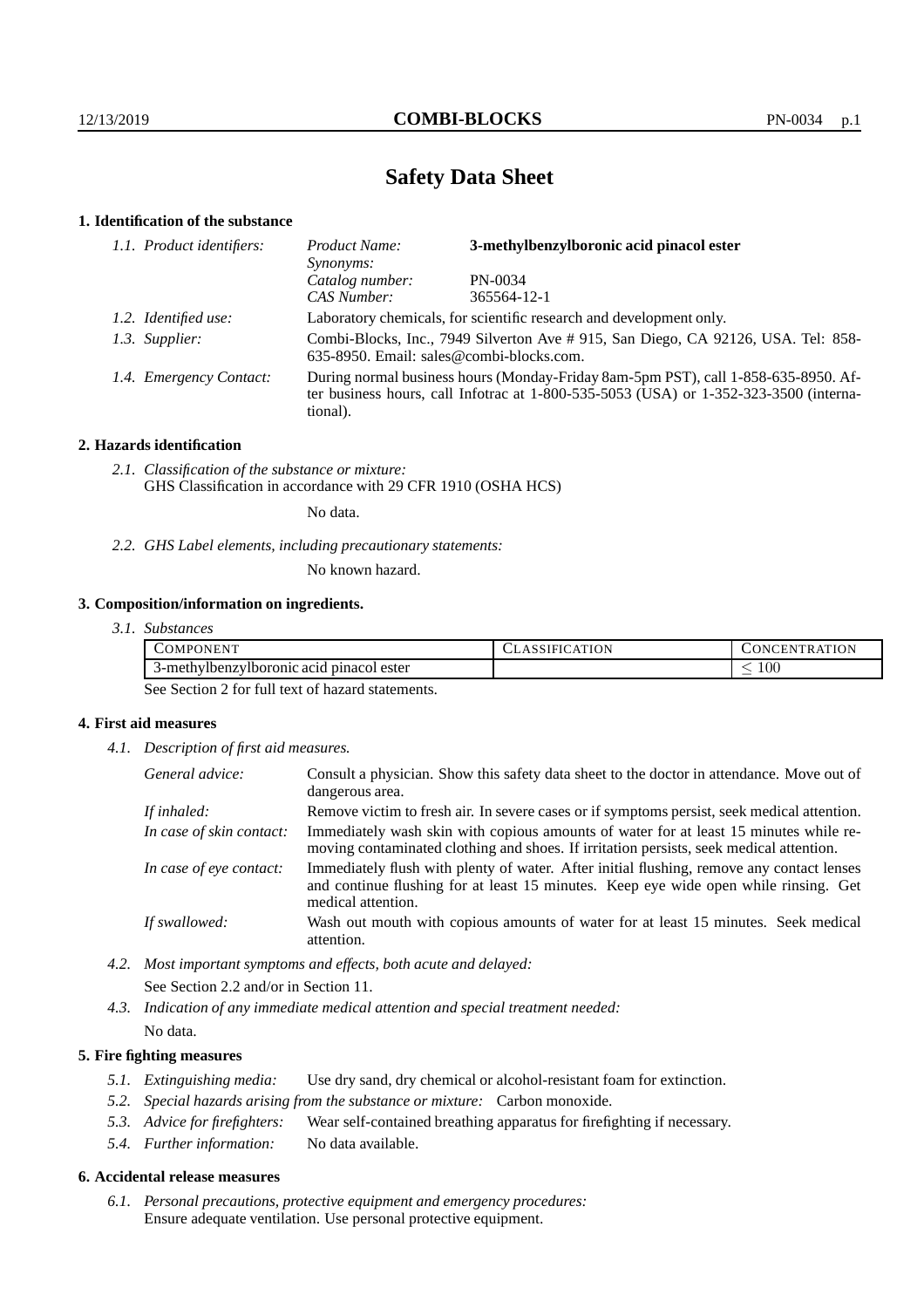|                                                                                                                                                                                                                   | 6.2. Environmental precautions:                                                                                                                                                                                                                                     |                                                                                                                                                                                                                                                                    |  |  |  |
|-------------------------------------------------------------------------------------------------------------------------------------------------------------------------------------------------------------------|---------------------------------------------------------------------------------------------------------------------------------------------------------------------------------------------------------------------------------------------------------------------|--------------------------------------------------------------------------------------------------------------------------------------------------------------------------------------------------------------------------------------------------------------------|--|--|--|
|                                                                                                                                                                                                                   | Should not be released into the environment. See Section 12 for additional ecological information.                                                                                                                                                                  |                                                                                                                                                                                                                                                                    |  |  |  |
|                                                                                                                                                                                                                   | 6.3. Methods and materials for containment and cleaning up:                                                                                                                                                                                                         |                                                                                                                                                                                                                                                                    |  |  |  |
|                                                                                                                                                                                                                   | Sweep up or vacuum up spillage and collect in suitable container for disposal.                                                                                                                                                                                      |                                                                                                                                                                                                                                                                    |  |  |  |
|                                                                                                                                                                                                                   |                                                                                                                                                                                                                                                                     |                                                                                                                                                                                                                                                                    |  |  |  |
|                                                                                                                                                                                                                   | 6.4. Reference to other sections:<br>Refer to protective measures listed in Sections 8 and 13.                                                                                                                                                                      |                                                                                                                                                                                                                                                                    |  |  |  |
|                                                                                                                                                                                                                   |                                                                                                                                                                                                                                                                     |                                                                                                                                                                                                                                                                    |  |  |  |
|                                                                                                                                                                                                                   | 7. Handling and storage                                                                                                                                                                                                                                             |                                                                                                                                                                                                                                                                    |  |  |  |
|                                                                                                                                                                                                                   |                                                                                                                                                                                                                                                                     | 7.1. Precautions for safe handling: Avoid contact with skin and eyes. Avoid inhalation of vapour or mist. Keep away<br>from sources of ignition - No smoking. Take measures to prevent the build up of electro-<br>static charge. For precautions see section 2.2. |  |  |  |
|                                                                                                                                                                                                                   | 7.2. Conditions for safe storage, including any incompatibilities: Store under $-20^{\circ}$ C. Keep container tightly closed in<br>a dry and well-ventilated place. Containers which are opened must be carefully resealed<br>and kept upright to prevent leakage. |                                                                                                                                                                                                                                                                    |  |  |  |
|                                                                                                                                                                                                                   | 7.3. Specific end use(s):                                                                                                                                                                                                                                           | Laboratory chemicals, for scientific research and development only.                                                                                                                                                                                                |  |  |  |
|                                                                                                                                                                                                                   | 8. Exposure Controls / Personal protection                                                                                                                                                                                                                          |                                                                                                                                                                                                                                                                    |  |  |  |
|                                                                                                                                                                                                                   | 8.1. Control parameters:                                                                                                                                                                                                                                            |                                                                                                                                                                                                                                                                    |  |  |  |
|                                                                                                                                                                                                                   |                                                                                                                                                                                                                                                                     | Components with workplace control parameters: Contains no substances with occupational exposure limit values.                                                                                                                                                      |  |  |  |
|                                                                                                                                                                                                                   |                                                                                                                                                                                                                                                                     |                                                                                                                                                                                                                                                                    |  |  |  |
| 8.2. Exposure controls:<br>Appropriate engineering controls: Ensure that eyewash stations and safety showers are close to the workstation<br>location. Ensure adequate ventilation, especially in confined areas. |                                                                                                                                                                                                                                                                     |                                                                                                                                                                                                                                                                    |  |  |  |
| Personal protective equipment:                                                                                                                                                                                    |                                                                                                                                                                                                                                                                     |                                                                                                                                                                                                                                                                    |  |  |  |
|                                                                                                                                                                                                                   | Eye/face protection:                                                                                                                                                                                                                                                | Wear appropriate protective eyeglasses or chemical safety goggles as described by OSHA's<br>eye and face protection regulations in 29 CFR 1910.133 or European Standard EN166.                                                                                     |  |  |  |
|                                                                                                                                                                                                                   | Skin protection:                                                                                                                                                                                                                                                    | Handle with gloves. Gloves must be inspected prior to use. Use proper glove removal                                                                                                                                                                                |  |  |  |

technique (without touching glove's outer surface) to avoid skin contact with this product. Dispose of contaminated gloves after use in accordance with applicable laws and good laboratory practices. Wash and dry hands Body Protection: Complete suit protecting against chemicals, Flame retardant antistatic protective clothing.,

The type of protective equipment must be selected according to the concentration and amount of the dangerous substance at the specific workplace.

Respiratory protection:

Control of environmental exposure: Prevent further leakage or spillage if safe to do so. Do not let product enter drains.

# **9. Physical and chemical properties**

*9.1. Information on basic physical and chemical properties*

| (a)       | Appearance:                                   | Liquid   |
|-----------|-----------------------------------------------|----------|
| (b)       | Odour:                                        | No data  |
| (c)       | Odour Threshold:                              | No data  |
| (d)       | pH:                                           | No data  |
| (e)       | Melting point/freezing point:                 | No date. |
| (f)       | Initial boiling point and boiling range:      | No data  |
| (g)       | Flash point:                                  | No data  |
| (h)       | Evaporatoin rate:                             | No data  |
| (i)       | Flammability (solid, gas):                    | No data  |
| (i)       | Upper/lower flammability or explosive limits: | No data  |
| $\rm(k)$  | Vapour pressure:                              | No data  |
| (1)       | Vapour density:                               | No data  |
| (m)       | Relative density:                             | No data  |
| (n)       | Water solubility:                             | No data  |
| $\rm (o)$ | Partition coefficient: n-octanol/water:       | No data  |
| (p)       | Auto-ignition:                                | No data  |
| (q)       | Decomposition temperature:                    | No data  |
| (r)       | Viscosity:                                    | No data  |
| (s)       | Explosive properties:                         | No data  |
| (t)       | Oxidizing properties:                         | No data  |